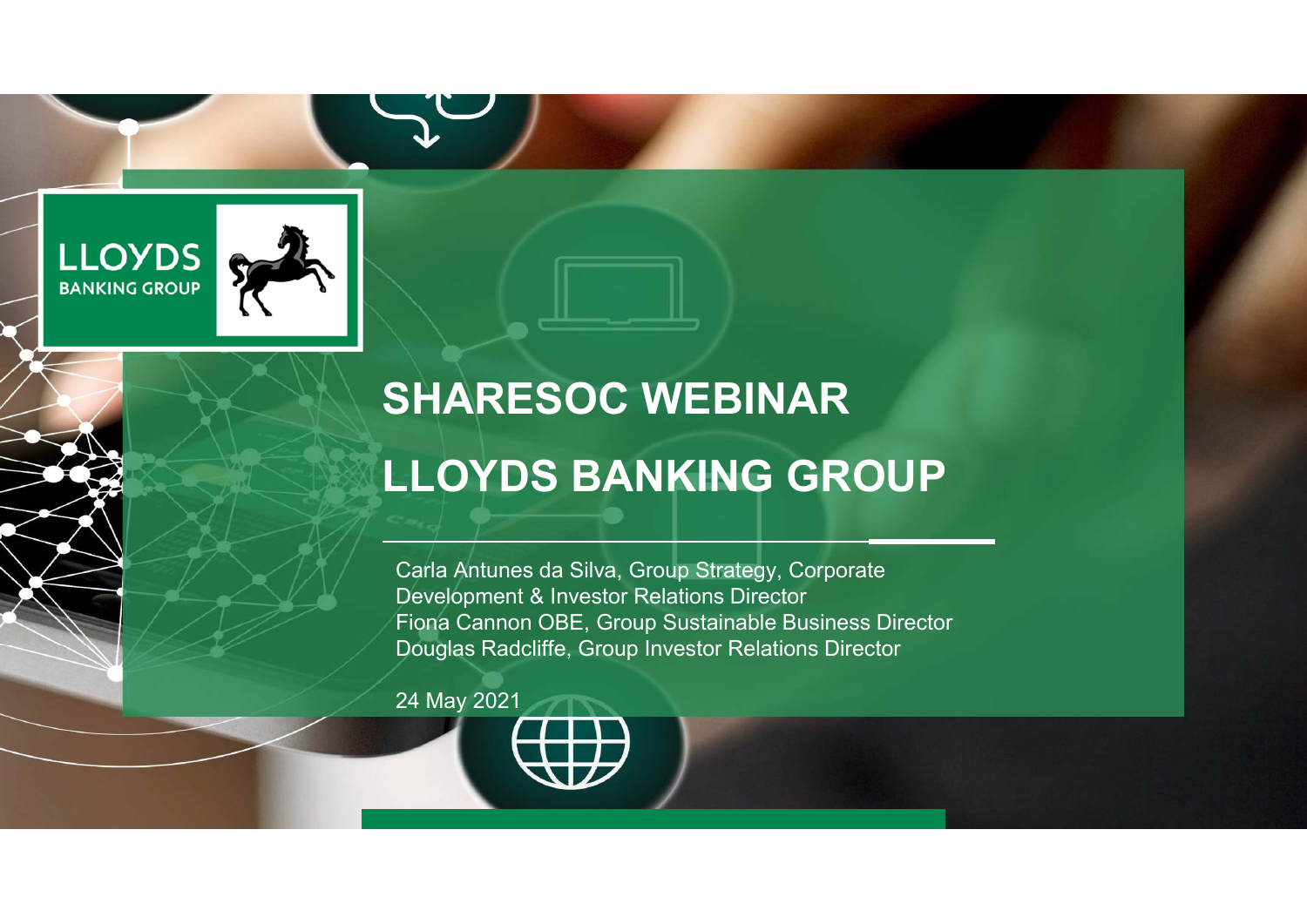

## Strategic update

Carla Antunes da Silva

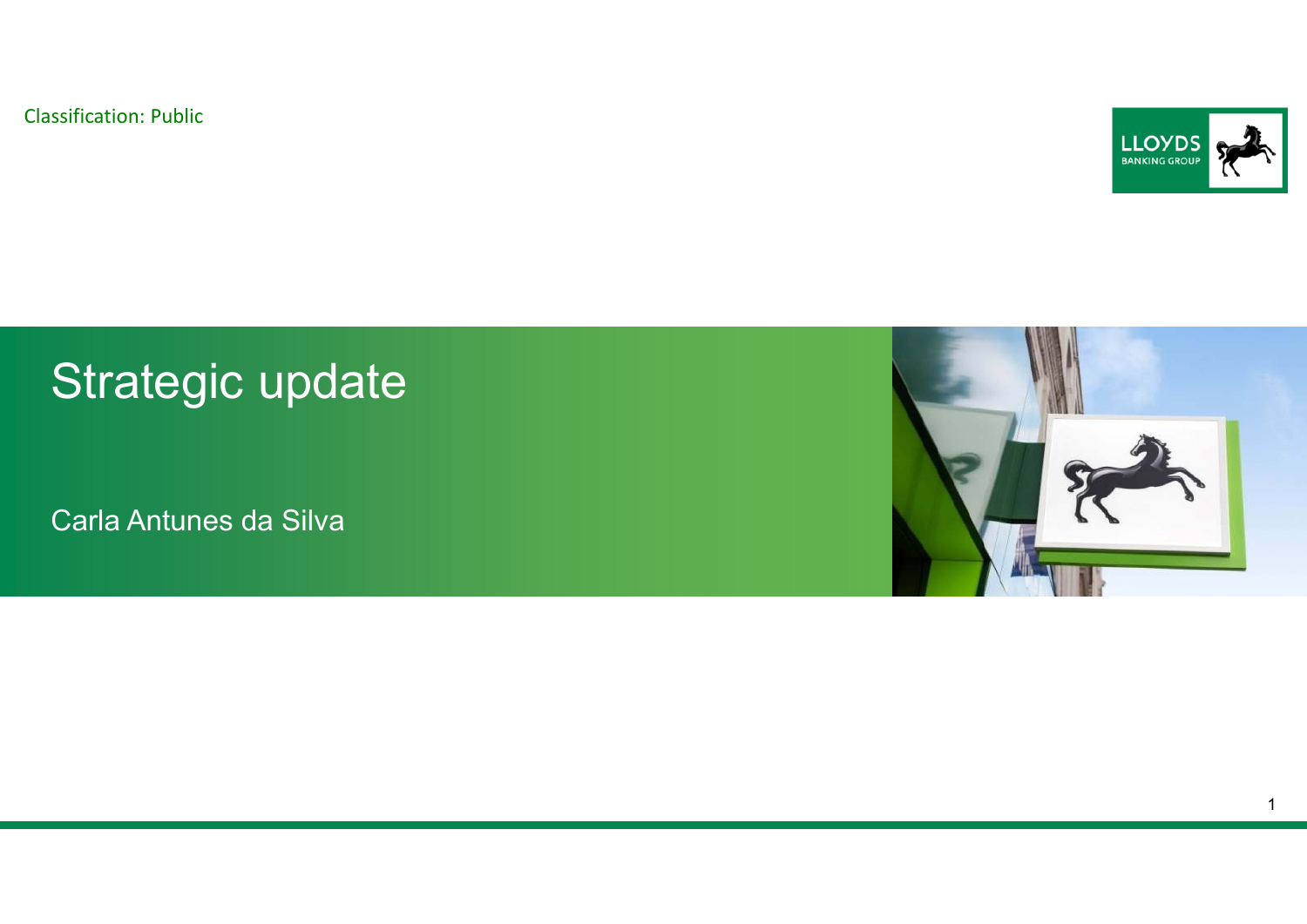# reach and customer franchise

Prudent, low risk participation choices with strong capital position

Differentiated multi-brand, multichannel customer propositions

Market leading efficiency

Largest digital bank, branch

Rigorous execution and management discipline

#### Classification: Public

 UK's largest financial services provider with distinctive strategy and customer focused business model

- **26 million customers** across our key businesses in **Retail**, **Commercial Banking, Insurance & Wealth**
- • Largest branch network and digital bank in the UK with a **presence in every community**, supporting our purpose of **Helping Britain Prosper**

Distinctive competitive strengths



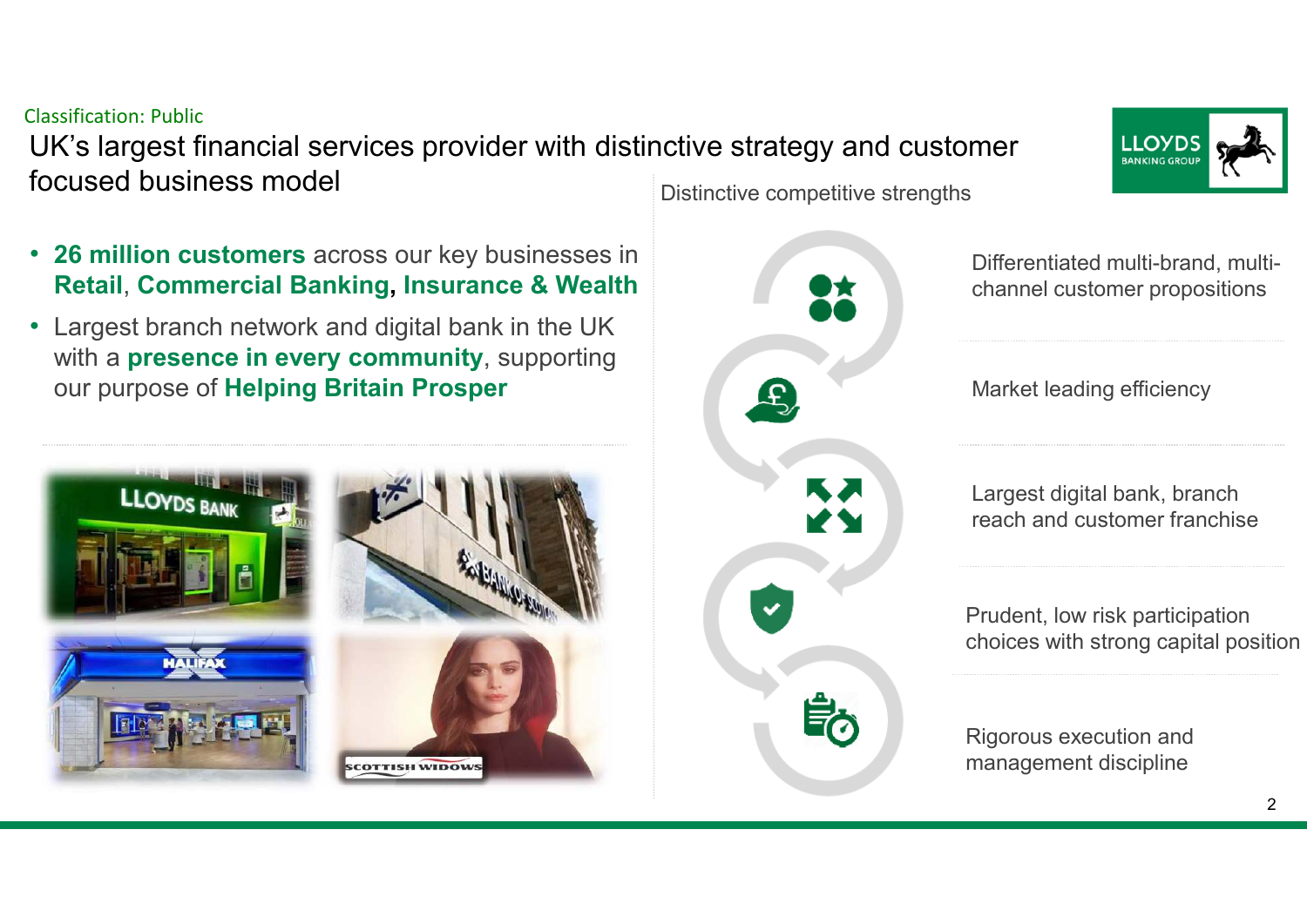Classification: PublicBusiness transformed by our clear strategic path since 2011



|                | GSR1 (2011-2014)                                               | GSR2 (2015-2017)                                                                                                                             |                                                     | GSR3 (2018-2020)                                      |  |
|----------------|----------------------------------------------------------------|----------------------------------------------------------------------------------------------------------------------------------------------|-----------------------------------------------------|-------------------------------------------------------|--|
| <b>Purpose</b> | <b>Helping Britain Prosper</b>                                 |                                                                                                                                              |                                                     |                                                       |  |
| <b>Key</b>     | <b>Reshape our portfolio</b>                                   | Create the best customer experience                                                                                                          |                                                     | <b>Leading customer experience</b>                    |  |
| strategic      | <b>Simplify the Group</b>                                      | Become simpler and more efficient                                                                                                            |                                                     | <b>Digitising the Group</b>                           |  |
| <b>actions</b> | <b>Invest</b> in core business                                 | Deliver sustainable growth                                                                                                                   |                                                     | <b>Maximising Group capabilities</b>                  |  |
|                | <b>Strengthen</b> balance sheet & liquidity                    |                                                                                                                                              |                                                     | <b>Transforming ways of working</b>                   |  |
|                | $>60\%$                                                        | 81%                                                                                                                                          | $>E7$ bn                                            | <b>9.1pp</b>                                          |  |
|                | Increase in all channel NPS<br>since 2011 <sup>1</sup>         | <b>Employee engagement index;</b><br>+29pp since 2011 <sup>2</sup>                                                                           | <b>Cumulative strategic</b><br>investment           | Increase in CET1 ratio<br>since 2010 <sup>4</sup>     |  |
| <b>Clear</b>   |                                                                |                                                                                                                                              |                                                     |                                                       |  |
| outcomes       | 17.4 <sub>m</sub>                                              | $>20\%$                                                                                                                                      | $>50\%$                                             | >E12bn                                                |  |
|                | <b>Digital active users;</b><br><b>Largest UK digital bank</b> | <b>Reduction in operating costs</b><br>since 2010 <sup>3</sup> ; market leading CIR                                                          | <b>Reduction in RWAs</b><br>since 2010 <sup>4</sup> | <b>Capital returned</b><br>to shareholders since 2014 |  |
|                |                                                                | 1 – Comparable NPS not available for 2010. 2 – Measurement began in 2011. 3 – 2010 excludes TSB. 4 – 2010 restated to reflect current rules. |                                                     | 3                                                     |  |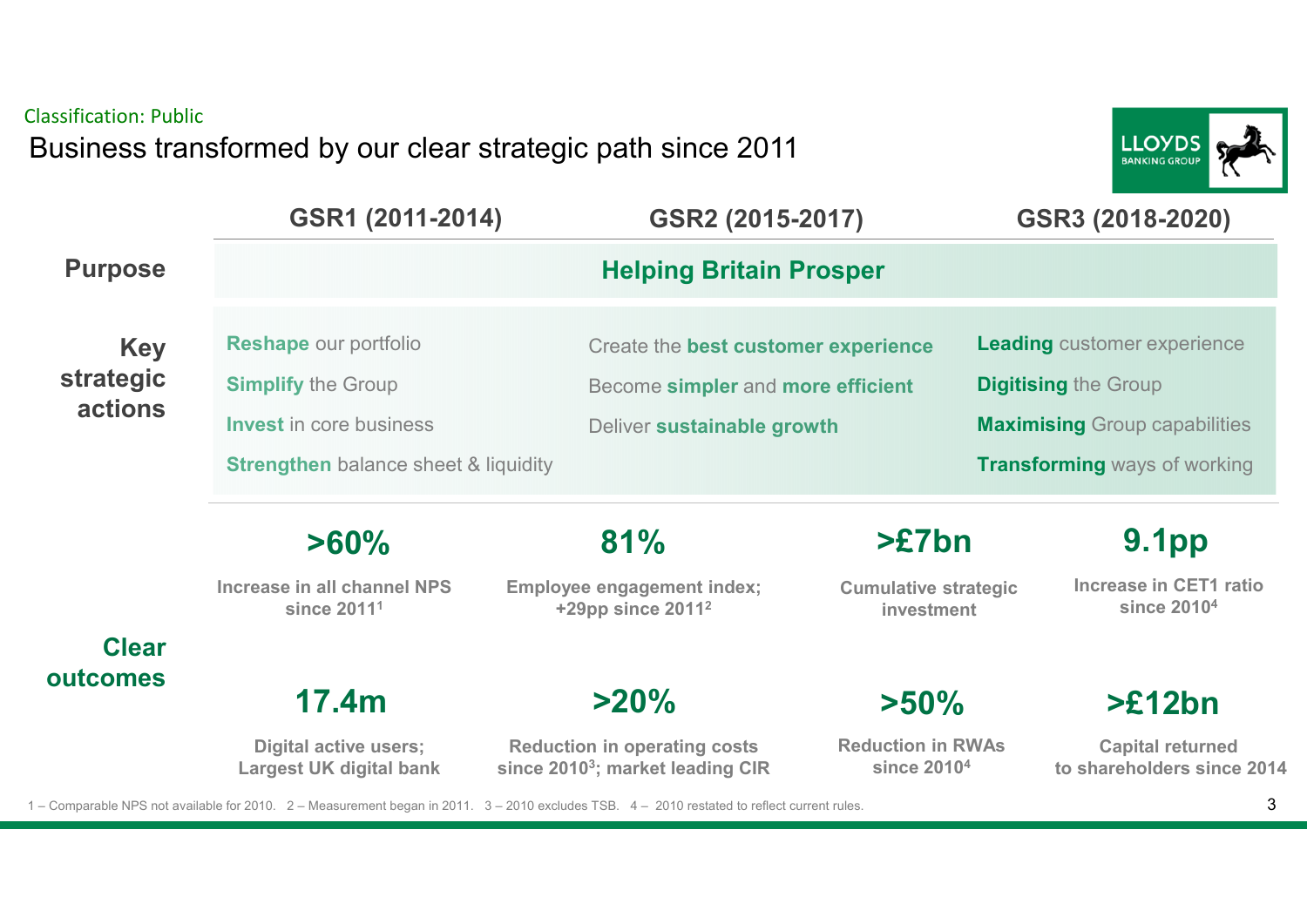#### Classification: PublicToday's environment brings new challenges and opportunities



| <b>Our core capabilities</b>                                             | <b>Challenges</b>                                                                                | <b>Opportunities</b>                                                                               |
|--------------------------------------------------------------------------|--------------------------------------------------------------------------------------------------|----------------------------------------------------------------------------------------------------|
| <b>Purpose driven, customer</b><br>focused business model                | <b>Restoring personal and business finances to</b><br>health<br>Increasing societal expectations | Taking a transformational and leading role in<br><b>Helping Britain Recover</b>                    |
| Differentiated and sustainable<br>franchise                              | Macro environment to remain challenging                                                          | Repositioning and delivering revenue growth<br>and diversification                                 |
| <b>Digital leadership</b><br><b>Efficiency and investment</b><br>focused | Accelerated shift to digital and new technology<br>capabilities, with increased competition      | Deepening customer relationships and<br>delivering step change in efficiency through<br>technology |
| Low risk business                                                        | <b>Lasting changes to ways of working</b>                                                        | Investing in people to support transformation<br>and deliver a more inclusive organisation         |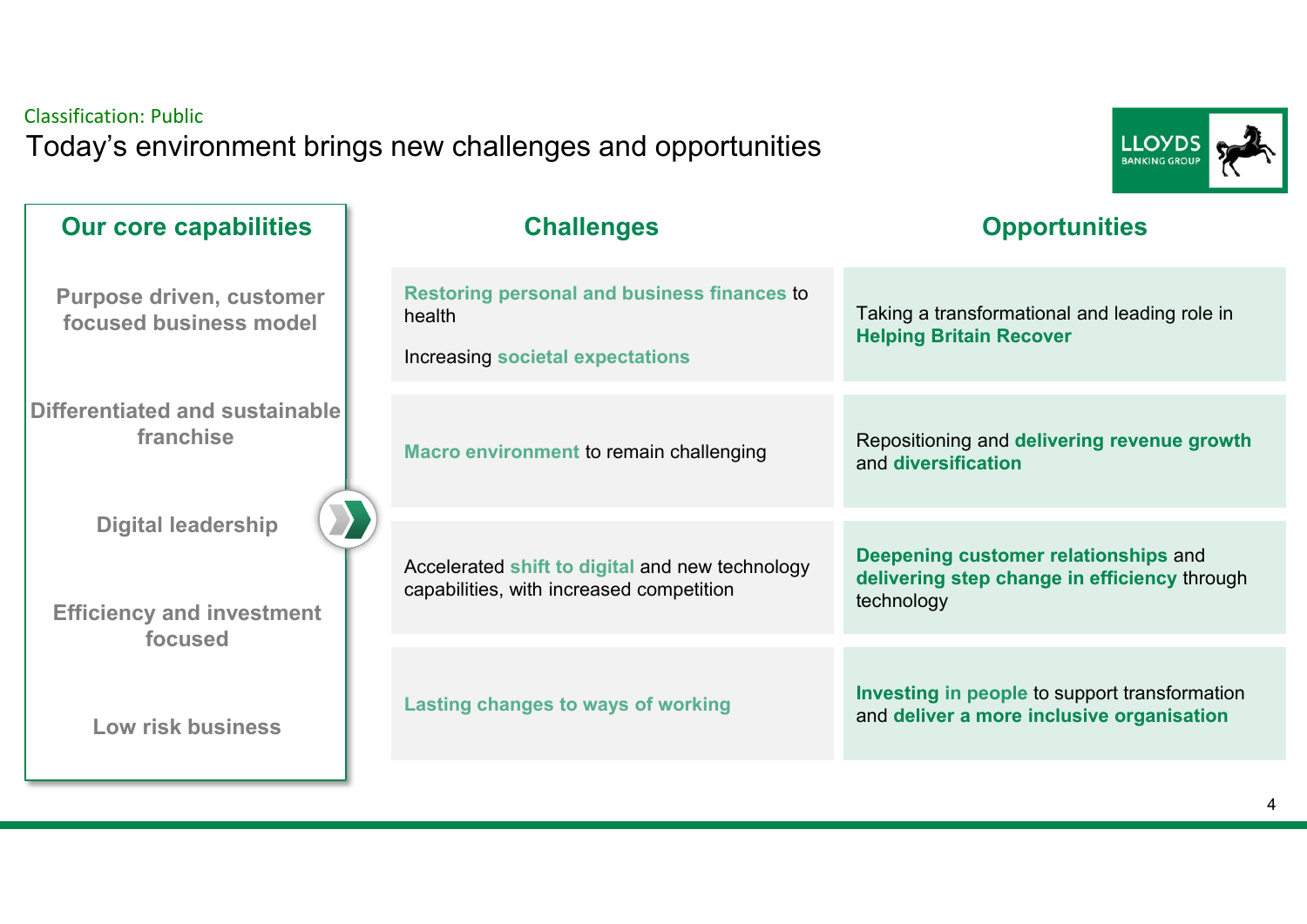### Classification: Public**Strategic Review 2021:** The next evolution of our strategy



#### **Our strategy – Building the UK's preferred financial partner**

| <b>Our customer ambitions</b>    |                                                    | <b>Our enhanced</b><br>capabilities          |  |
|----------------------------------|----------------------------------------------------|----------------------------------------------|--|
|                                  | <b>Preferred financial</b><br>partner for personal | <b>Modernised technology</b><br>architecture |  |
| <b>Helping</b>                   | <b>customers</b>                                   | <b>Integrated payments</b>                   |  |
| <b>Britain</b><br><b>Recover</b> | <b>Best bank for</b><br><b>business</b>            | Data-driven organisation                     |  |
|                                  |                                                    | <b>Reimagined ways of</b><br>working         |  |

#### **Our business model**

*Customer focused, sustainable, efficient and low risk UK financial services leader*

- Core purpose of Helping Britain Prosper, with focus of **Helping Britain Recover** at the heart of our strategy
- Unlocking **coordinated growth opportunities** across our core businesses, supported by our **enhanced capabilities**
- **Clear execution outcomes** for 2021, underpinned by **long term strategic vision**
- Supported by significant levels of **strategic investment**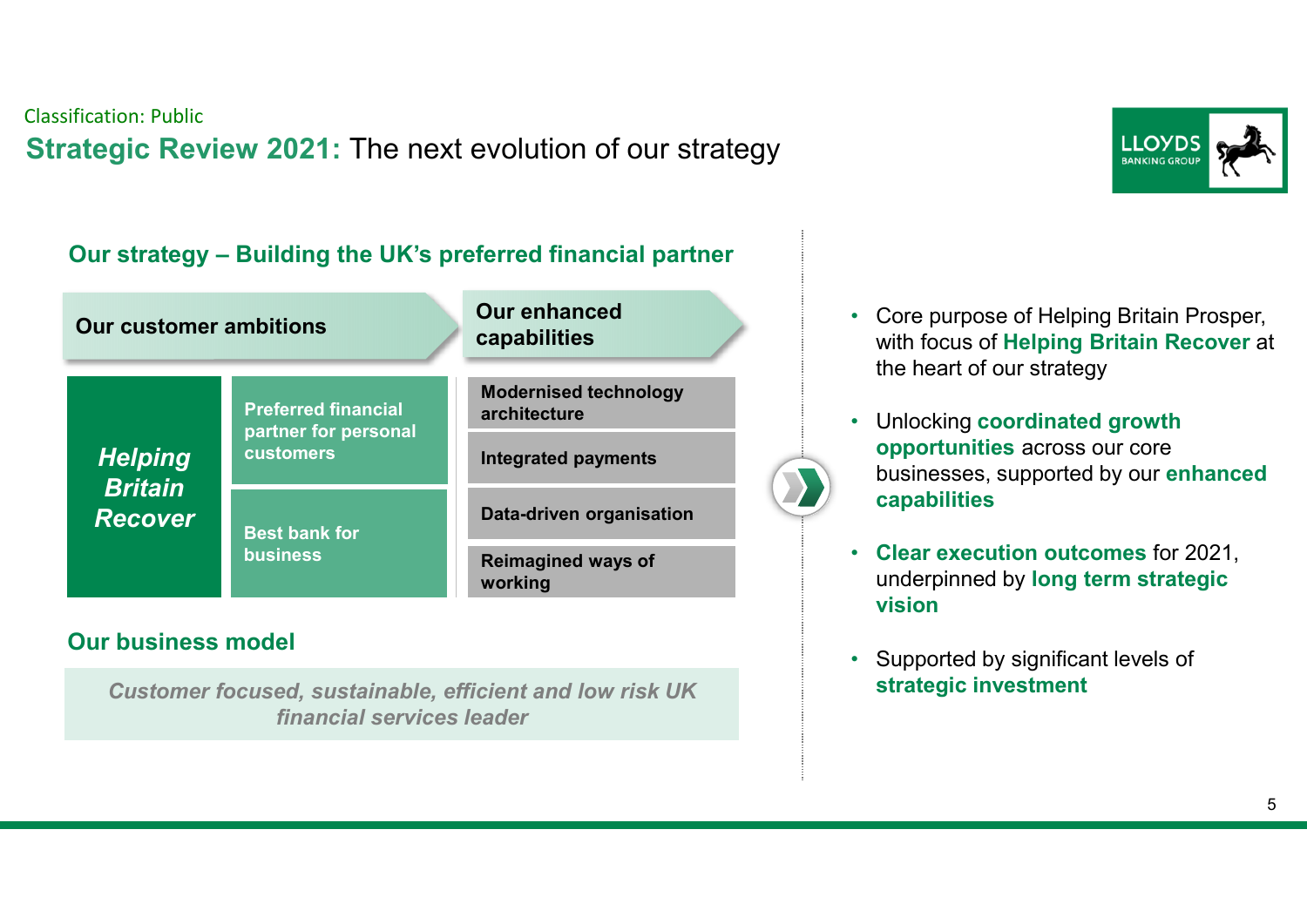Classification: Public**Helping Britain Recover:** Focused on where we can make a difference, embedded in the business



**Help rebuild households' £ financial health and wellbeingSupport businesses to** Ëa **recover, adapt and growExpand availability of affordable and quality homes**

**Accelerate the transition to a low carbon economy**

#### **Build an inclusive society and organisation**

#### **Helping Britain Recover priorities Supporting our enhanced ambitions**

**>6,500 colleagues** trained to support customers build their financial resilience

**£10bn FTB1 lending;** continuing to support **good quality social housing**

Supporting **UK's transition to a low carbon economy** with expanded Group target of **net zero by 2050, or sooner:**

- Help reduce carbon emissions we finance by **>50% by 2030**
- **Halve** the carbon footprint of Scottish Widows investments **by 2030**
- Own operations carbon emissions **net zero by 2030**
- Expand funding for **green finance initiatives** from **£3bn** to **£5bn in 2021**

Leadership team **reflecting the society we serve**; aspiration of **50%** women, **3%** Black and **13%** Black, Asian and Minority Ethnic colleagues in senior roles **by 2025**

Note: See more detail on our Helping Britain Recover commitments and our other ESG initiatives in our ESG Investor Presentation available on our Group webpage. 1 – First Time Buyers.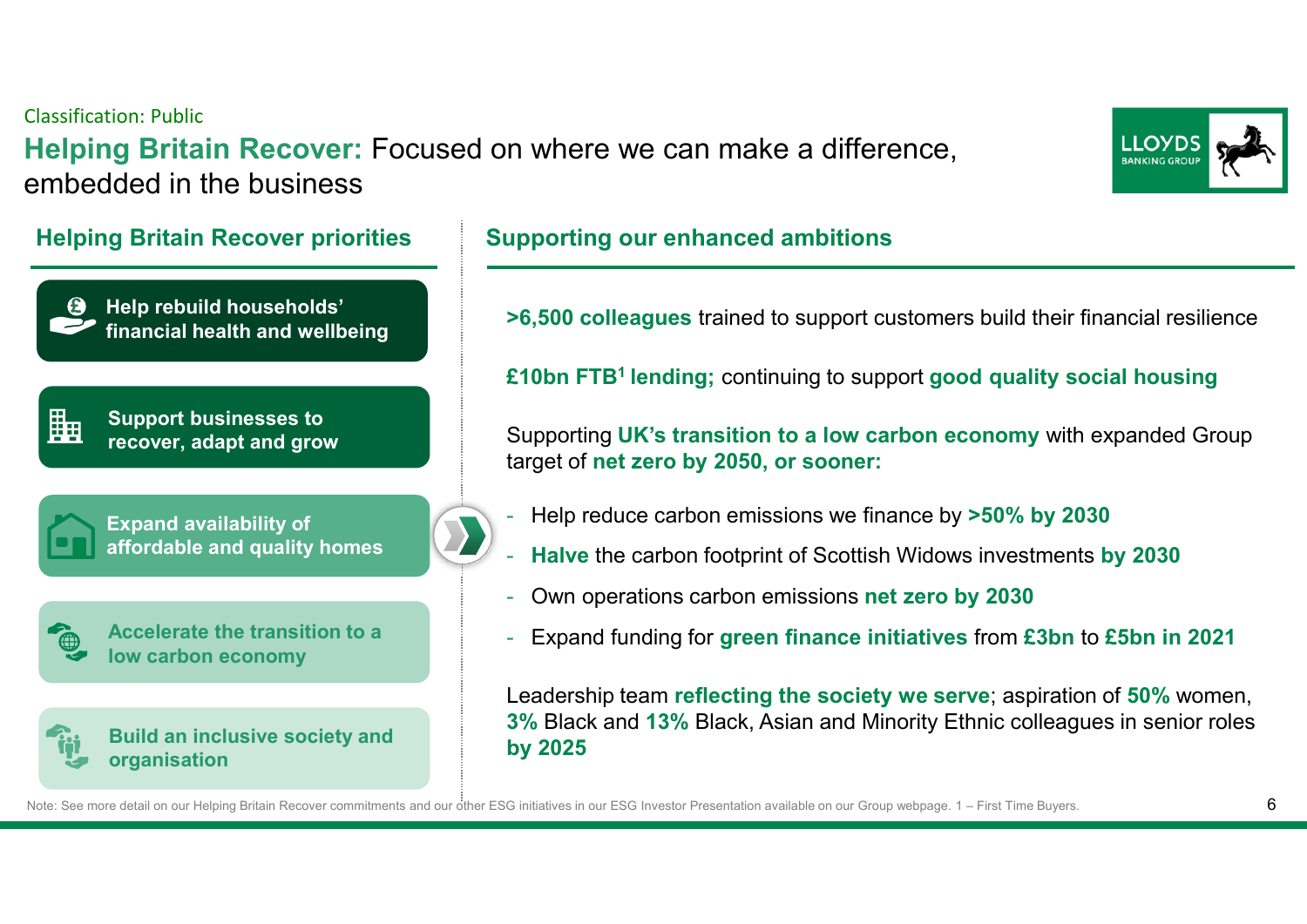### Classification: Public2020 highlights show significant progress across our ESG ambitions





- Ambitious goal to help reduce emissions we finance by **>50% by 2030**, **on path to net zero by 2050 or sooner**
- Ì. Developed three new operational climate pledges including **net zero carbon operations by 2030**
- Calculated initial estimate of our **2018 financed emissions baseline** covering c.70% of Group's balance sheet <sup>1</sup>
- Ì. Through Scottish Widows announced **£440m divestment** from companies that fail to meet our ESG standards



- $\mathcal{C}$ Launched our **Race Action Plan** to help drive cultural change, recruitment and progression across the Group
- г **First FTSE100 company** to set a public goal for **senior roles held by Black colleagues** (3% by 2025)
- × Developed **new gender and ethnic diversity aspirations** for colleagues in senior roles
- × **>£51m total community investment**, including **£25.5m** for our **four independent charitable Foundations**



- **Leadership succession** confirmed with Board approving appointment of new Group Chair and new Group CEO
- п Comprehensive **shareholder engagement** incl. Board Governance Event and retail investor briefing
- ٠ **Employee engagement** at all-time high at **81%** reflecting continued support to colleagues through the pandemic
- п New **ESG Report**, including **enhanced TCFD disclosures** and **new SASB index**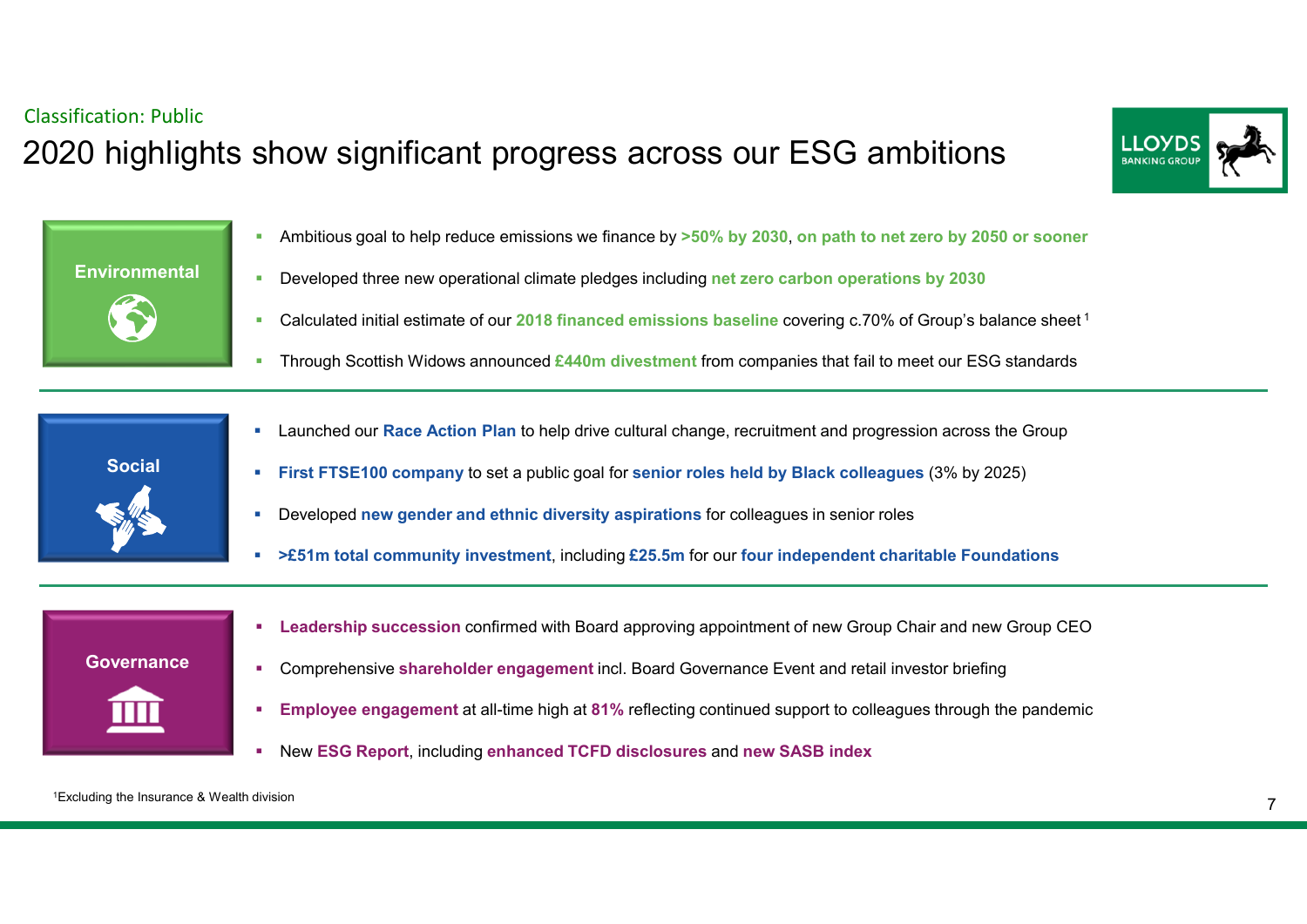#### Classification: PublicStrong start on delivering Strategic Review 2021

#### *Selected examples of 2021 progress*

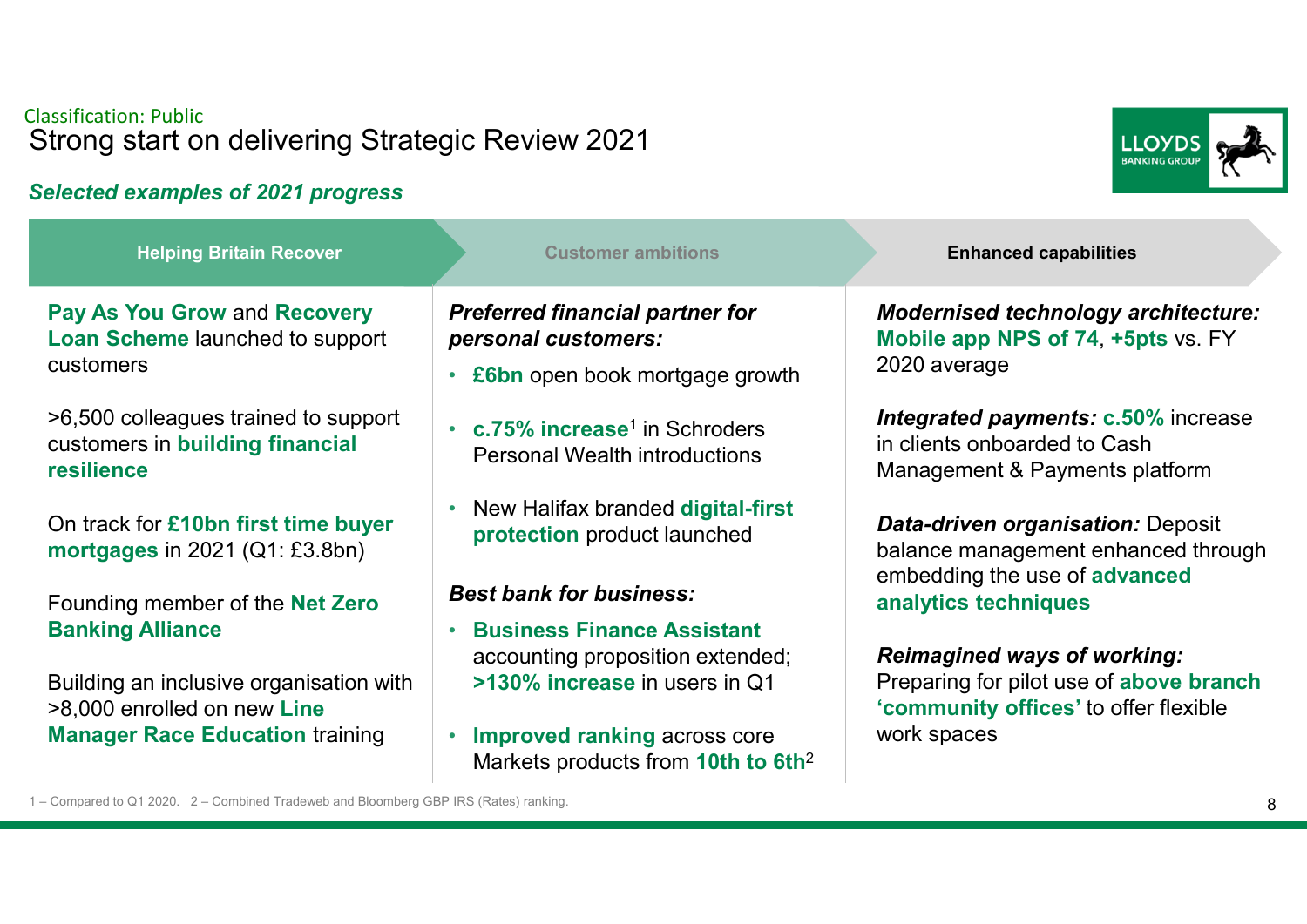#### Classification: PublicSolid financial performance, ahead of expectations



#### **Q1 2021**

| Net income <sup>1</sup>                                      | £3.7bn<br>$(7)\%$ / +2%         |
|--------------------------------------------------------------|---------------------------------|
| <b>Cost:income ratio</b><br>(incl. remediation) <sup>1</sup> | 52.3%<br>$+2.6$ pp / $(7.6)$ pp |
| <b>Pre-provision</b><br>operating profit <sup>1</sup>        | £1.7bn<br>$(12)\%$ / +21%       |
| <b>Impairment credit</b>                                     | £323m                           |
| <b>Statutory profit</b><br>before tax                        | £1.9bn                          |
| <b>Statutory return on</b><br>tangible equity                | 13.9%                           |
| <b>TNAV</b>                                                  | 52.4p                           |
| <b>CET1</b> ratio                                            | 16.7%                           |

#### • **Net income recovering**

- NII of £2.7bn; Q1 NIM of 2.49% and AIEAs of £439bn, both ahead of our expectations
- Other income of £1.1bn
- **Total costs of £1.9bn, 2% lower year on year**
- **Underlying asset quality remains strong. Impairment credit of £323m driven by release of £459m given improved economic outlook**
- **Statutory profit before tax of £1.9bn**
- **Strong balance sheet and capital build**
	- Open mortgage book growth of £6.0bn in Q1
	- Deposit growth of £11.7bn
	- 16.7% CET1, with capital build of 54bps
- $\bullet$ **2021 guidance enhanced**

1 – Q1 2021 variance quoted against Q1 2020 / Q4 2020.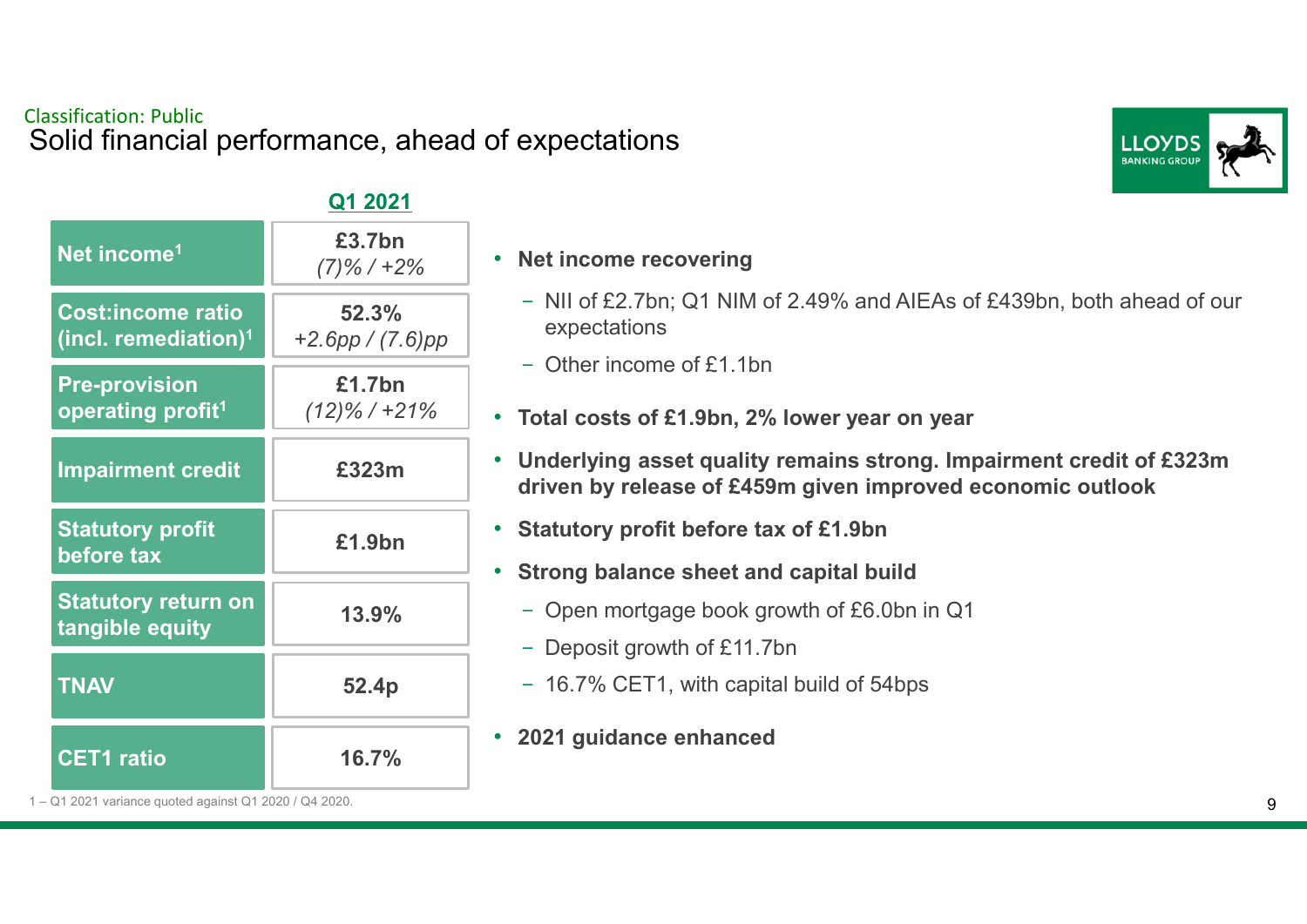#### Classification: PublicContinued franchise growth





- **Total mortgage balances up £5.4bn to £299.2bn, driven by £6bn increase in open mortgage book**
- **Unsecured balances down c.£1bn and Commercial Banking balances broadly flat**
- **Retail deposits up £9.5bn, reflecting continued lowspend and inflows to trusted brands**
- **Low single-digit percentage growth in AIEAs is now expected in 2021**
	- Continued mortgage strength in Q2
	- Modest recovery in unsecured balance in H2
	- Further optimisation in Commercial Banking

1 – Includes Unsecured loans, Overdrafts and Europe. 2 – Retail Business Banking included within SME for reporting purposes. 3 – Corporate and Institutional Clients.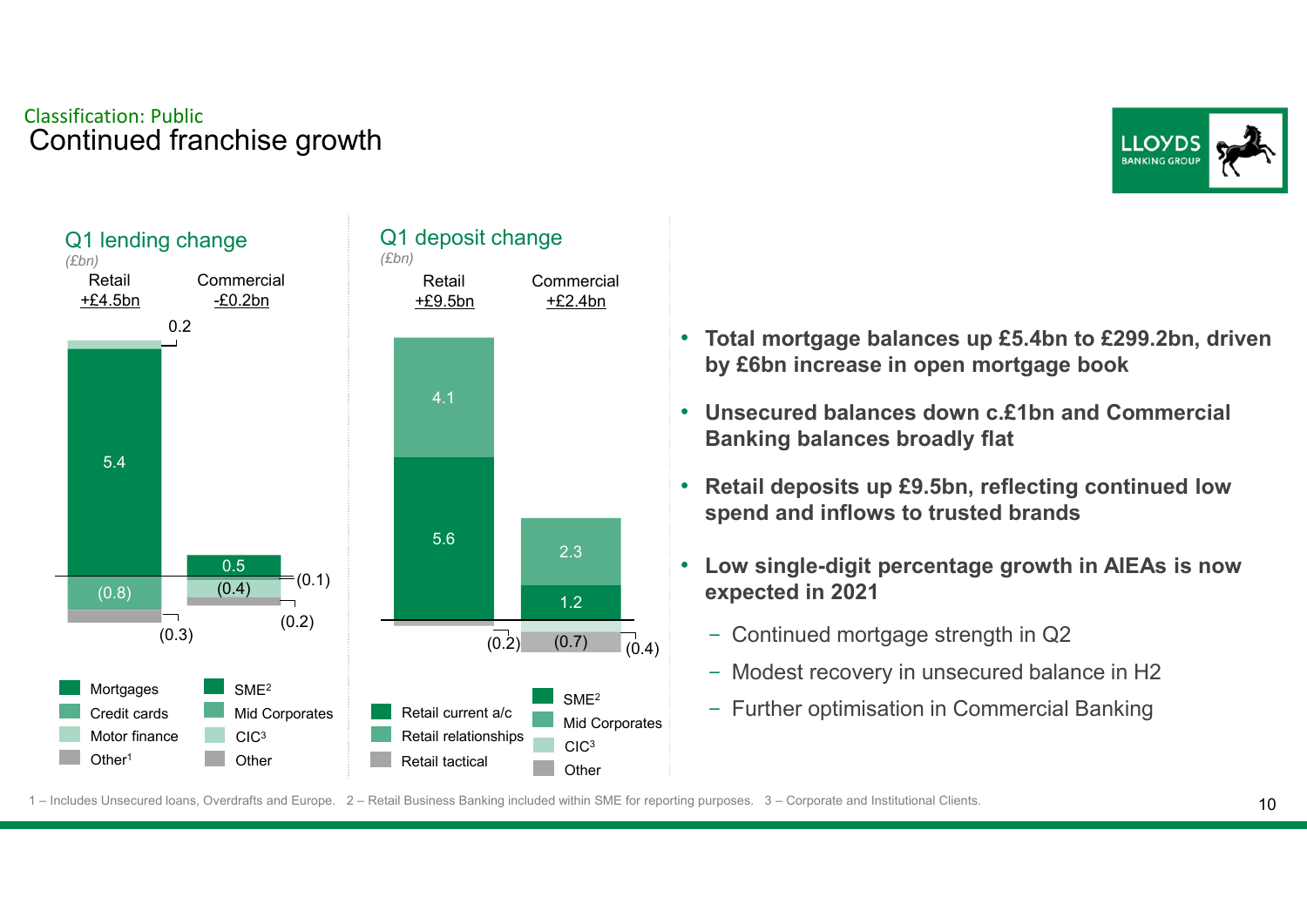#### Classification: PublicResilient income with improved margins



#### Other income





- •**NII of £2.7bn in line with Q4 2020**
- **Q1 NIM of 2.49% and AIEAs of £439bn**
- **2021 NIM now expected to be in excess of 245bps**
	- Recent positive yield curve developments
- **Other income of £1.1bn, impacted by lockdown**
	- Gradual recovery expected in line with activity and investment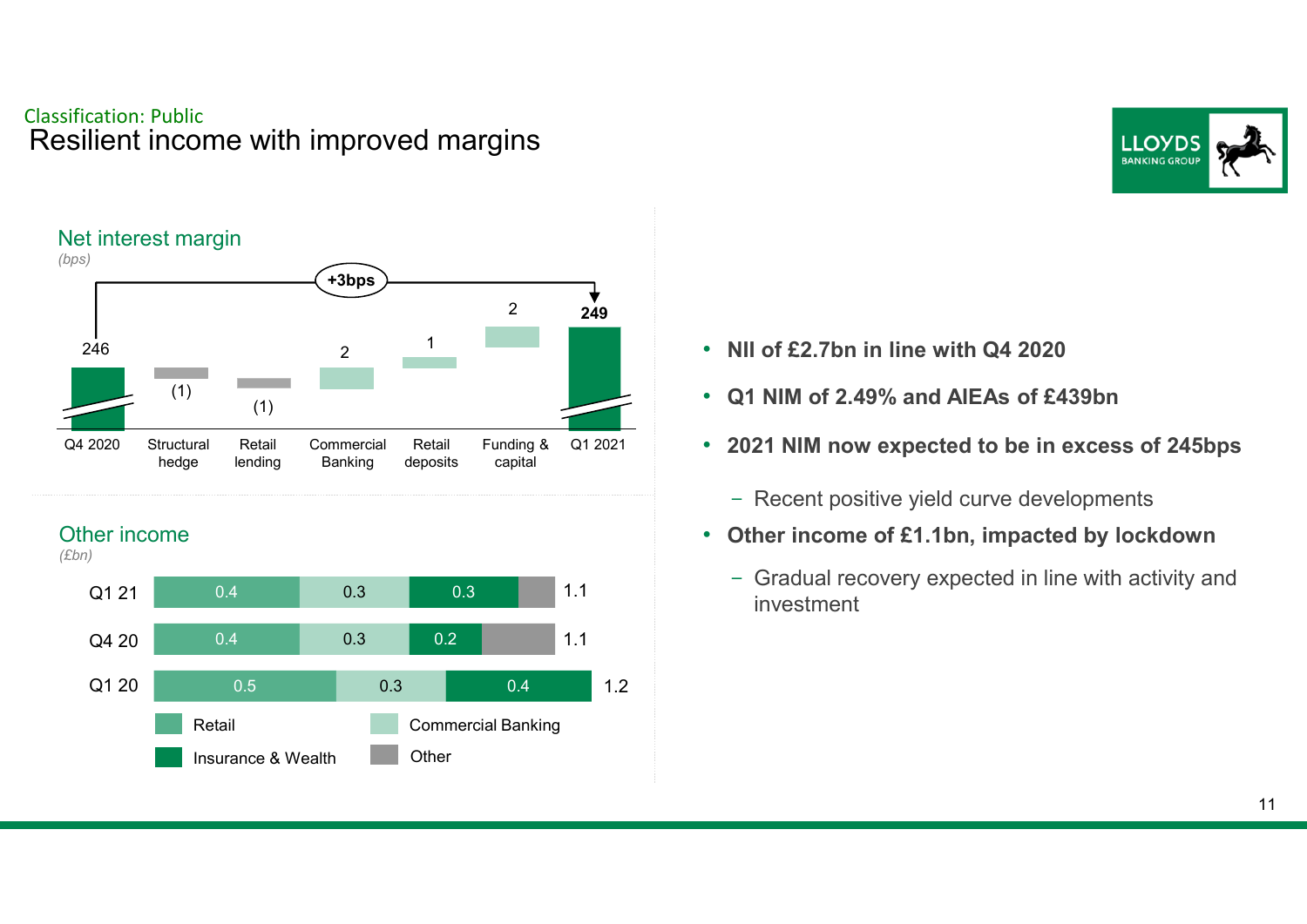Operating costs continue to provide competitive advantage







- **Total costs of £1.9bn down 2% with operating costs 1% lower**
	- Sustained cost discipline
- **Strategic investment spend of £0.2bn on track for £0.9bn target**
	- Continued focus on strategic priorities including technology and data
- **Operating costs to reduce to c.£7.5 billion in 2021**
	- Including net Covid-related costs and compensation headwinds in 2021 of £100m to £150m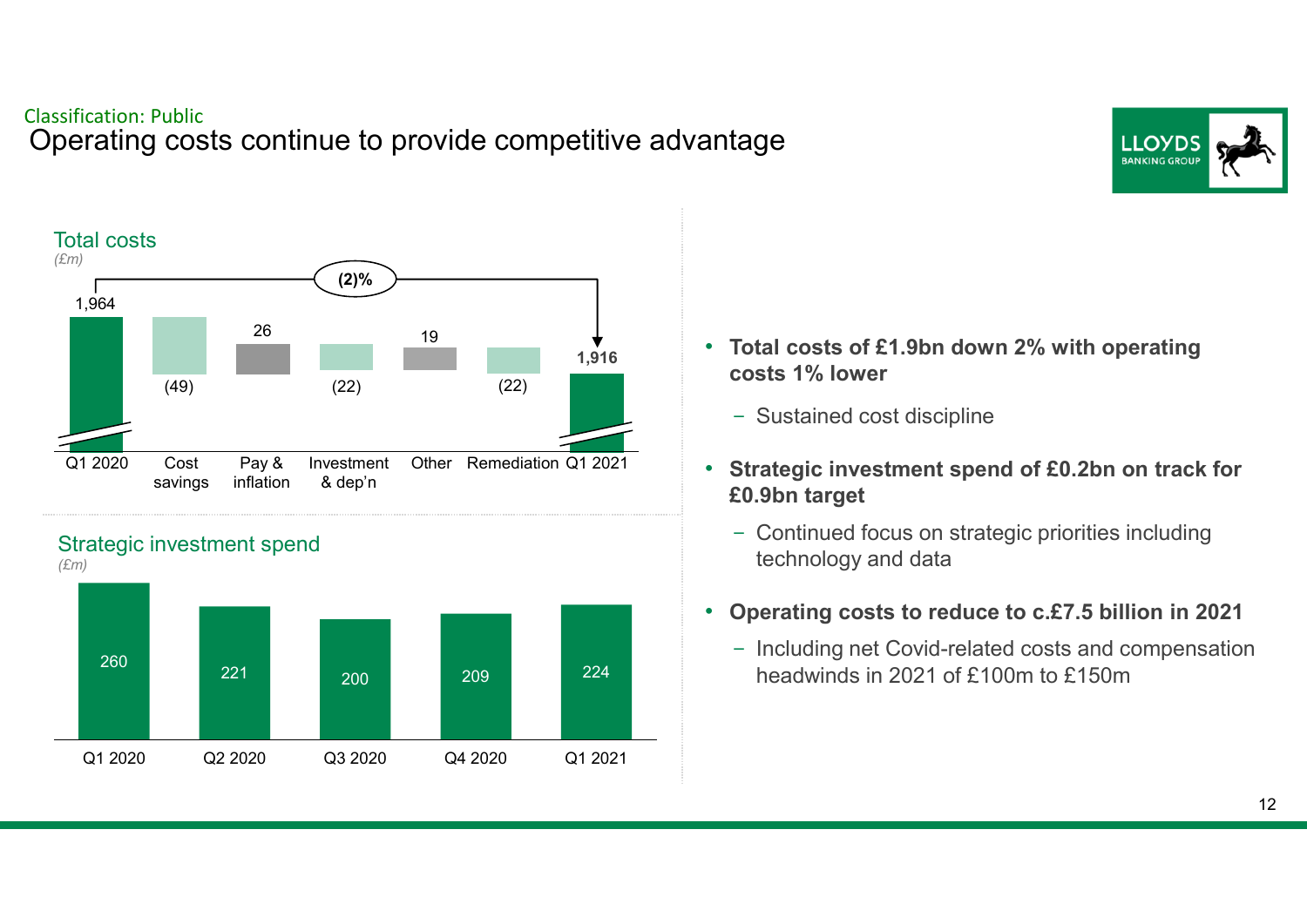Strong asset quality and improved economic outlook resulting in impairment release in the quarter





- Coronavirus impacted restructuring cases
- Updated economic outlook
- Impairment charges pre-updated economic scenarios
- **Asset quality strong with new to arrears stable**
	- Retail credit experience remains benign and in line with pre-Covid levels
	- Commercial credit performance robust, benefitting from improved restructuring outcomes and lower defaults
- • **Impairment credit of £323m, driven by improved economic outlook since Q4 20**
- **Stock of Expected Credit Losses (ECL) reduced to £6.2bn, £2bn higher than year-end 2019**
	- Based on 4 probability-weighted scenarios
	- Base Case (weighted at 30%) now includes peak unemployment of 7% in Q4 2021 (reduced from 8% at Q420) and HPI fall c.(1%) (reduced from c.(4)%)
	- Severe scenario (weighted at 10%) generates £8.9bn ECL; peak unemployment 10.4% in Q4 21
- **Based on current economic assumptions, FY 2021 net Asset Quality Ratio now expected to be below 25bps**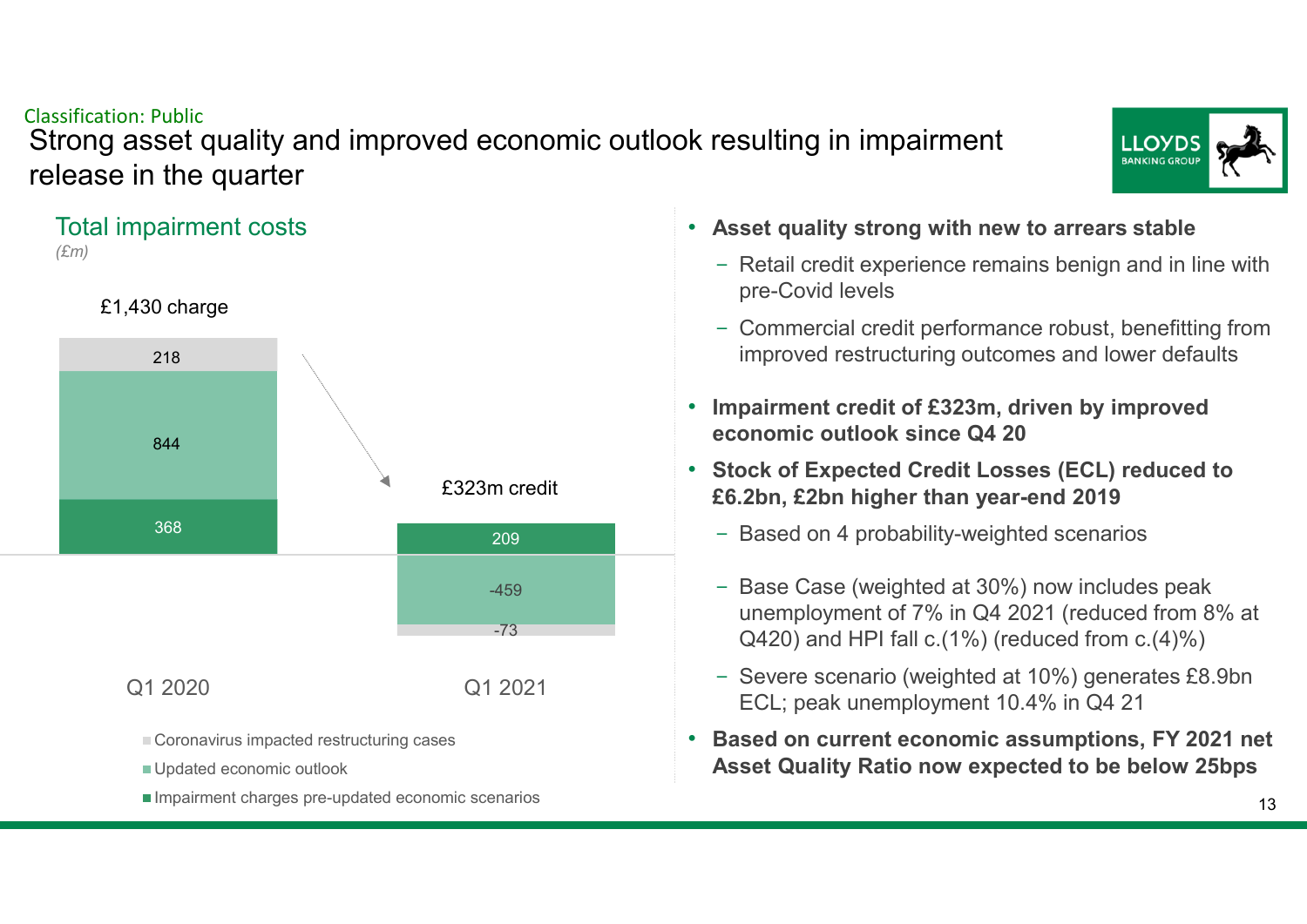#### Classification: PublicCredit quality remains strong with new to arrears stable





Key coronavirus-impacted sectors net lending utilisation change<sup>1</sup> *(£bn)***31 Mar drawn** 



- **Observed credit experience remains benign, with support schemes effective**
- $\bullet$  **Strong performance on Retail payment holidays with 95% now fully matured; of which 94% repaying**
- **c.70% of Commercial exposure<sup>3</sup> at investment grade**
- **New to Business Support Unit levels remain in line with pre-crisis levels**
- **Supporting Commercial clients; selectively managinglending in key coronavirus-impacted sectors**
	- Exposure to key coronavirus-impacted sectors remains modest at c.2% of Group lending
	- Net reduction of c.£1.9bn<sup>4</sup> in lending utilisation of key coronavirus-impacted sectors since March 2020
- **New to arrears levels forecast to increase later in 2021 consistent with economic outlook, but remain well provisioned**

 $14$ 1 – Lending classified using ONS SIC codes at legal entity level. Net lending utilisation change from Q1 2020 to Q1 2021. Balances exclude c.£1.0bn of BBLs/CBILS lending. 2 – Automotive dealerships includes Black Horse Motor Wholesale lending (within Retail). 3 – Commercial Banking excluding SME. 4 – Excluding BBLs/CBILS.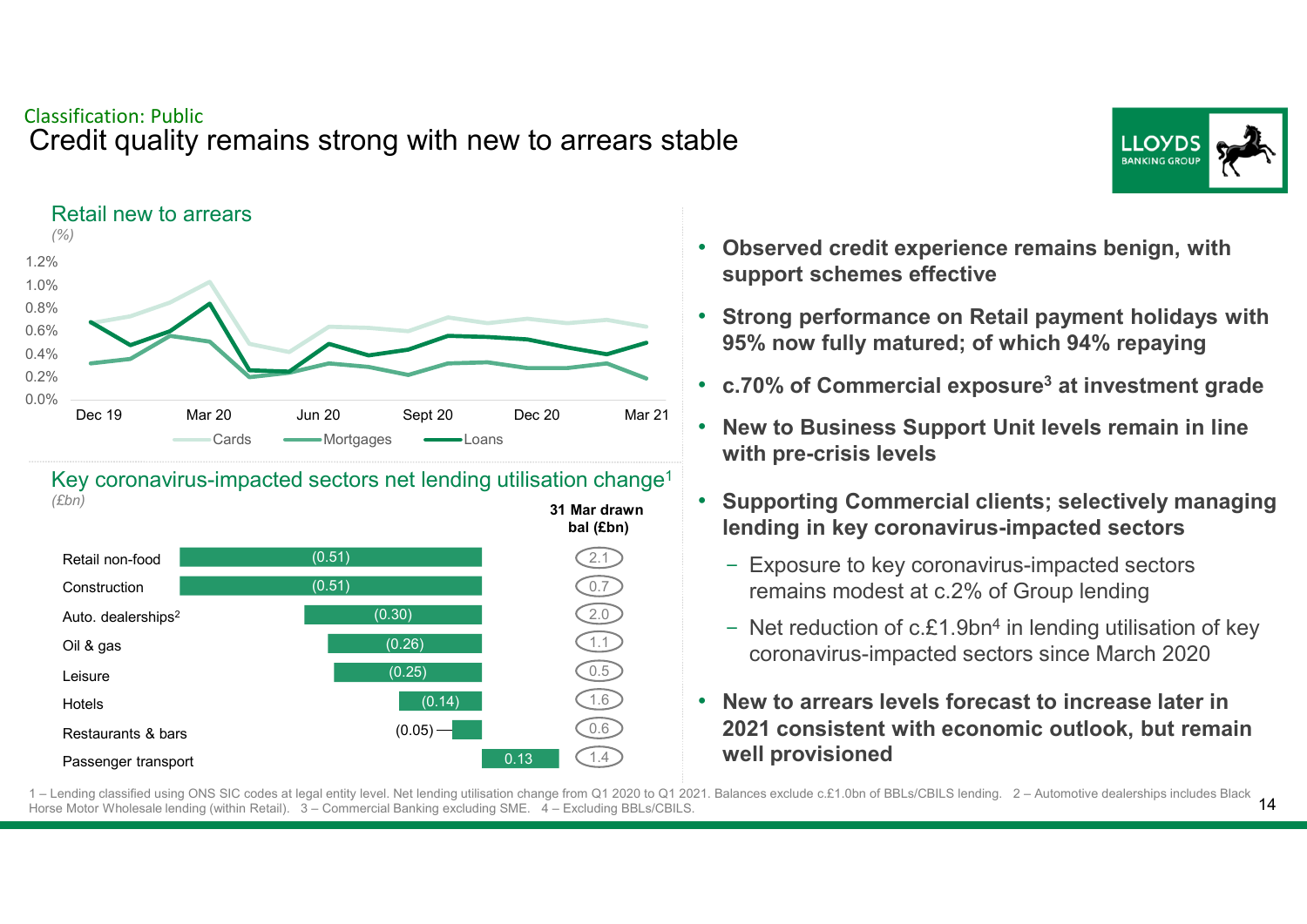

- Helping Britain Recover: continued support for customers
- $\bullet$ Strategic Review 2021 delivering momentum
- •Solid financial performance with balance sheet momentum
- • Strong capital position with 16.7% CET 1 ratio; Board intends to resume its progressive & sustainable dividend policy during 2021, at a level higher than 2020, subject to PRA guidance
- •2021 guidance enhanced, though uncertainties remain

**2021 guidance based on Group's current economic assumptions:**

- **Net interest margin now expected to be in excess of 245bps**
- **Operating costs to reduce to c.£7.5 billion**
- **Net asset quality ratio now expected to be below 25bps**
- **RWAs to be broadly stable on 2020**
- **Statutory RoTE now expected to be between 8% and 10%, excluding c.2.5pp benefit from tax rate changes**

#### **Targeting medium term statutory RoTE in excess of cost of equity**